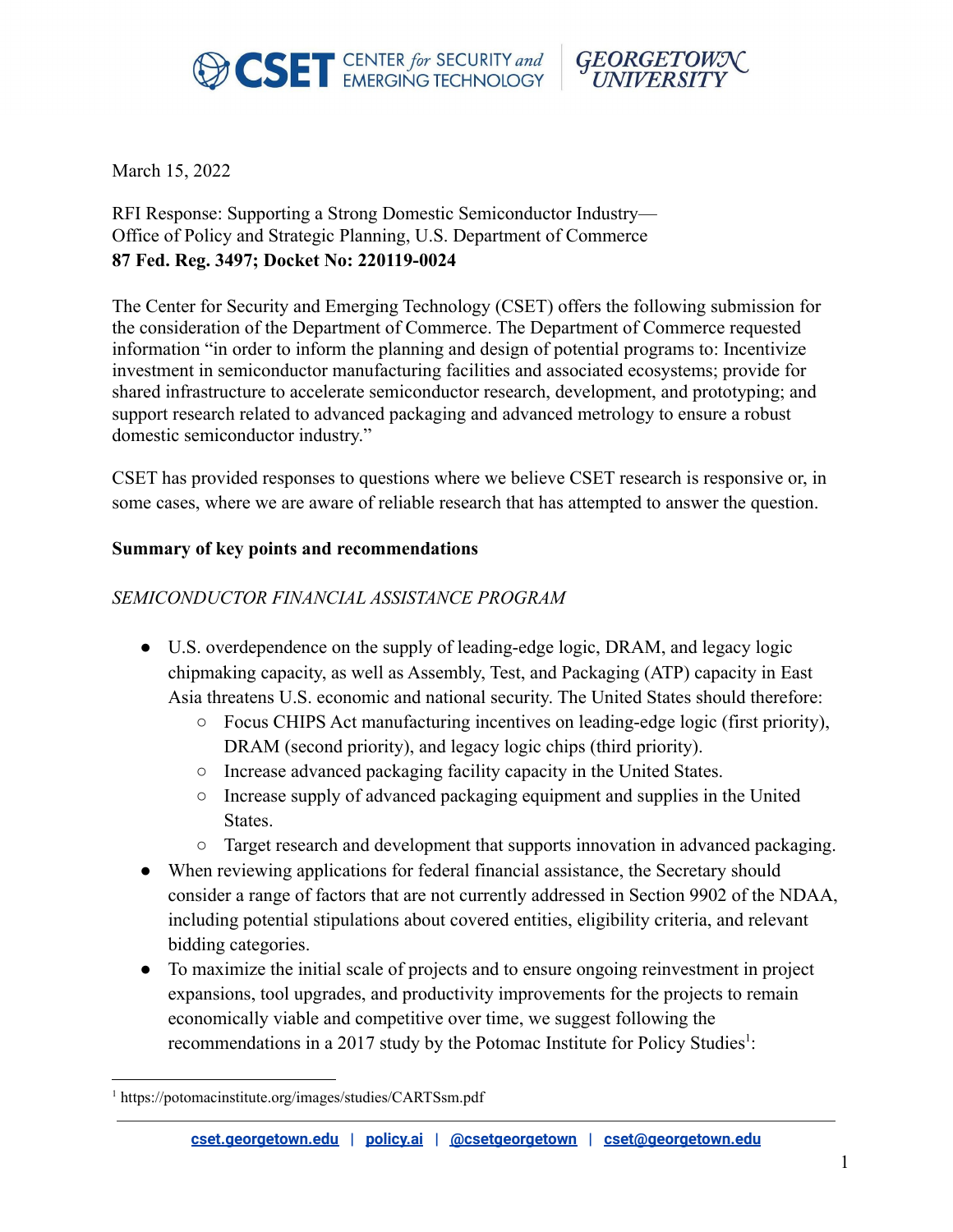- $\circ$  Ensure that the funding level of any major public-private R&D initiative is at a magnitude that mirrors previous successful initiatives: \$200-\$300 million per year, 10-year timeline, total budget of \$2-\$3 billion.
- Include costs for technology transition and insertion in all major public-private R&D program budgets.
- Have government R&D efforts focus on low volume, customizable manufacturing solutions to technical challenges.
- Use OTA acquisition mechanisms in all R&D programs.
- To ensure that semiconductor startups and small- and mid-sized companies have access to commercial fabrication, assembly, testing and packaging facilities and associated technical expertise, we suggest establishing the following facilities, as recommended in a 2021 study by In-Q-Tel<sup>2</sup>:
	- A national facility to field innovative semiconductor tools and fabricate next-generation microelectronics products in areas critical to national security
	- A fabrication sandbox to provide startups access to commercial equipment and tools, early design validation, and valuable testing data to share with potential investors while the government gains early access to innovative technology that could be tested against government requirements and inform future mission planning and acquisition needs
	- A dedicated Advanced Packaging facility that could test how U.S. chip designs work with Advanced Packaging processes and accelerate the transfer of technology from the lab, helping propel U.S. companies toward leadership in this emerging field.

# *ADVANCED PACKAGING MANUFACTURING PROGRAM*

- The United States should focus funding for advanced packaging innovation on R&D related to chiplets and heterogeneous integration, equipment automation, and wafer-level packaging.
	- These areas of innovation promise to increase semiconductor performance while reducing power consumption, cost, and form factor should be prioritized.
	- They are also easily commercialized, flexible, and scalable.
- Given the increasing importance of IC substrates, some funding could be directed to encourage formation of one or more joint ventures (either between an OSAT and a substrate supplier, a foundry/IDM and substrate supplier, or a substrate and PCB supplier) to increase domestic production.

# *SEMICONDUCTOR WORKFORCE*

<sup>2</sup> <https://www.iqt.org/news/national-security-challenges-for-microelectronics/>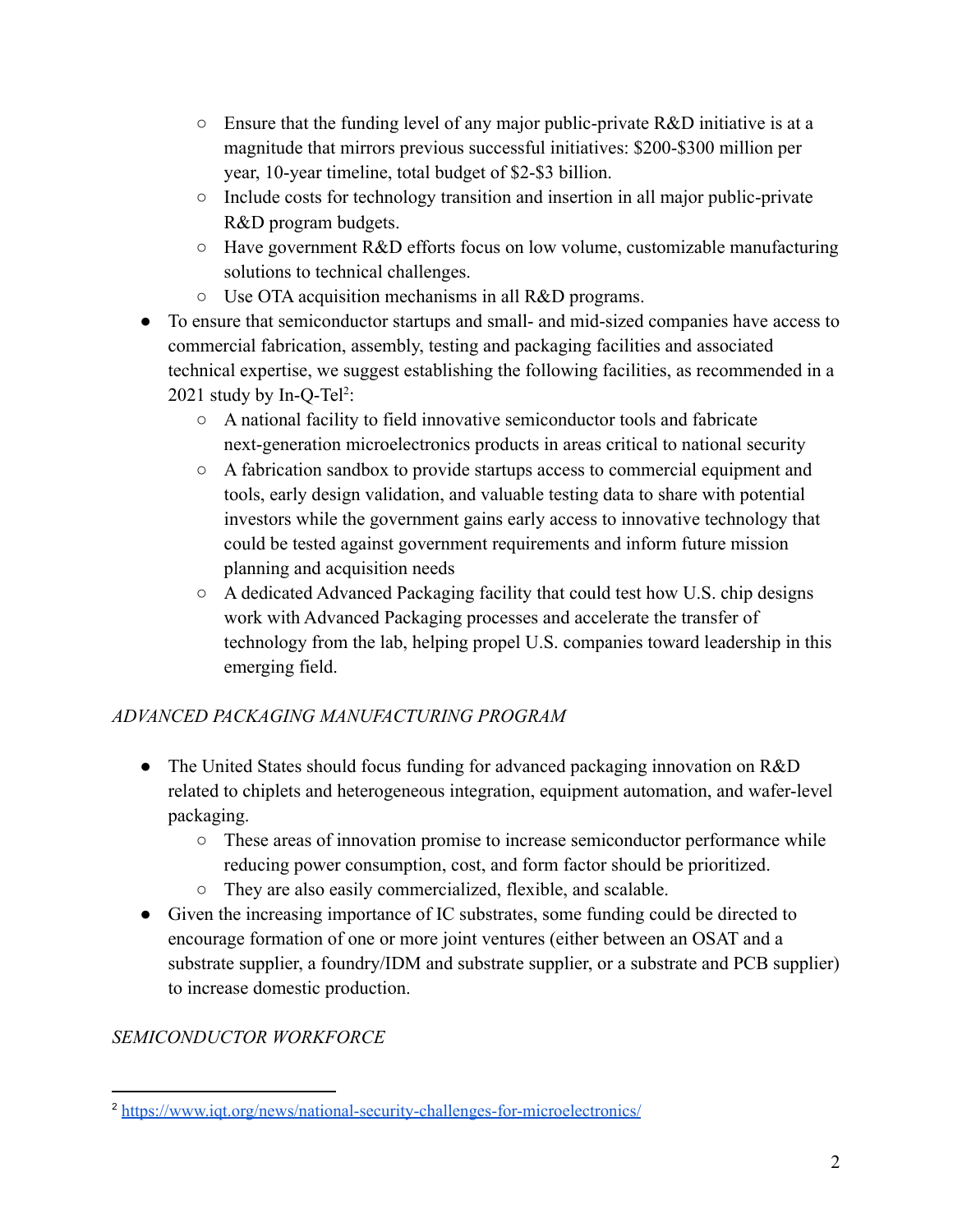- CHIPS Act manufacturing incentives will likely generate tens of thousands of new jobs, thousands of which will likely need to be filled by immigrants.
	- Experienced, high-skilled foreign talent will be especially needed for engineering roles, where we have estimated that employment could grow by 19 percent over the next decade.
- The United States can and should invest in growing the pipeline of American students in semiconductor-relevant graduate programs. Options for investment include:
	- K-12 STEM education
	- $\circ$  Funded 4+1 (undergraduate + master's) programs in semiconductor-related fields
	- On-the-job training programs to help graduates acquire the tacit engineering know-how required for many semiconductor manufacturing-related careers.
- The United States should also facilitate high-skilled immigration of foreign-born workers, especially those with experience in semiconductor engineering.
	- Policymakers should consider establishing an accelerated immigration pathway for experienced fab workers—perhaps specifically for Taiwanese or South Korean workers seeking to work in newly constructed fabs in the United States.
	- Caps on employment-based green cards should also be lifted for workers in the semiconductor industry, or perhaps for workers in national-security-relevant industries more broadly, if those workers have relevant master's or doctoral degrees. This will be particularly helpful for U.S. firms like Intel which currently employ many workers using employment-based green cards.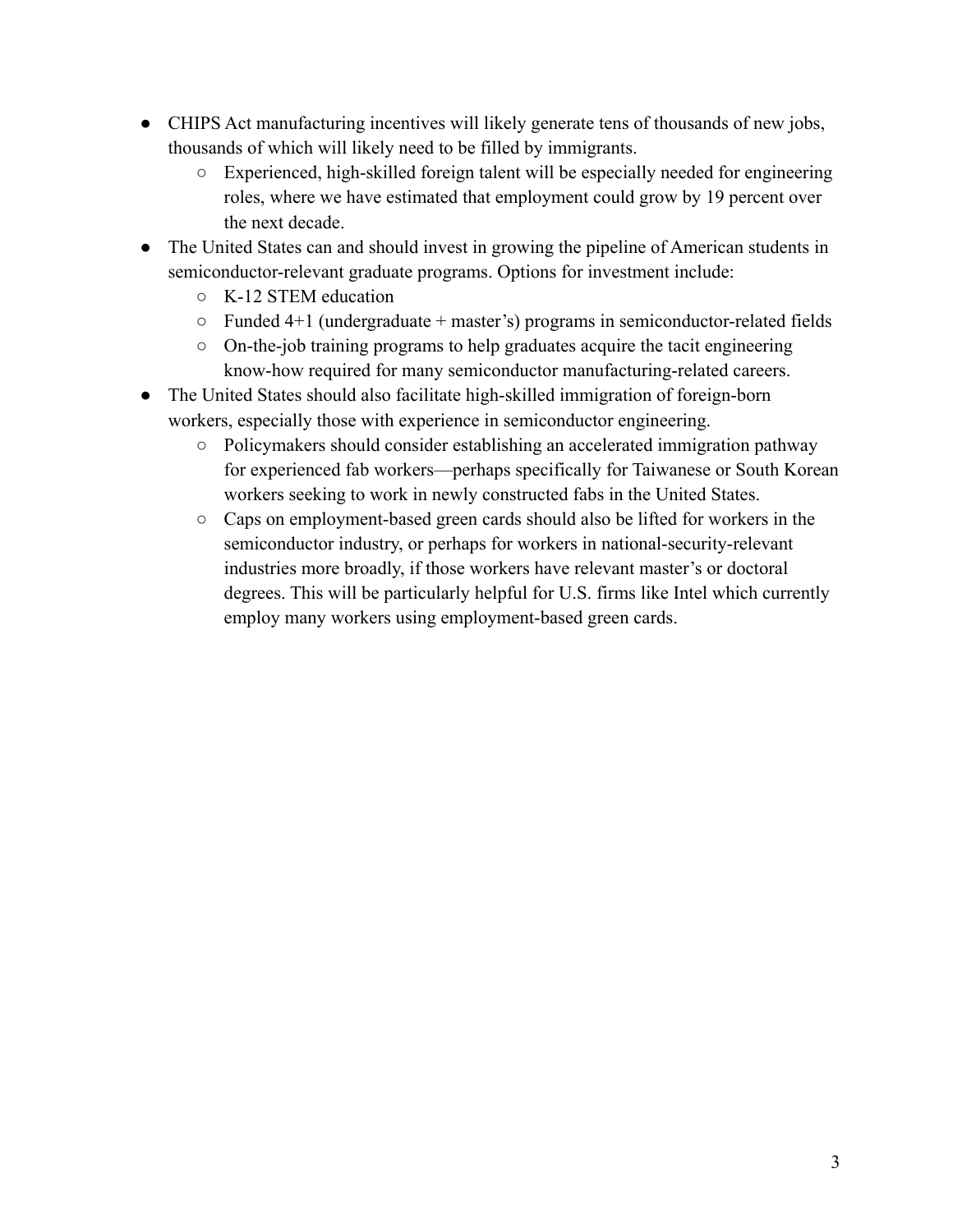### **1. SEMICONDUCTOR FINANCIALASSISTANCE PROGRAM**

*1. The term "semiconductor" is not specifically defined in Section 9902 of the NDAA; rather, the legislation leaves it to the Secretary of Commerce to define. What factors do you consider important in developing a definition of "semiconductor" for purposes of a semiconductor manufacturing incentives program?*

"Semiconductor" can be used to refer to a class of materials like silicon and germanium which can be either conductive and insulative under different conditions. But "semiconductor" can also refer to a class of electronic devices in which electronic conduction takes place within a semiconductor material. This latter usage is relevant for the purposes of a semiconductor manufacturing incentives program. For other definitional questions relating to the semiconductor industry, see [https://ieeexplore.ieee.org/document/4114093.](https://ieeexplore.ieee.org/document/4114093)

*3. Based on the criteria outlined in Section 9902 of the NDAA, what types of facilities, equipment, and other capacity aligned with the manufacture of semiconductors do you see as being most critical to the interests of the United States?*

Overdependence on the supply of leading-edge and (to a lesser degree) legacy logic chips manufactured in China and Taiwan threatens U.S. economic and national security.

- U.S. consumption of logic is worth tens of billions of dollars per year, and an important minority (25 percent) of U.S. logic consumption goes toward more sensitive applications including artificial intelligence, data centers, and the military, as well as automotive applications (including military vehicles).
- Roughly 85 percent of global leading-edge 5 nanometers (nm) logic manufacturing capacity is located in Taiwan, and roughly 65 percent of global legacy (>16 nm) logic capacity is located in China and Taiwan. In the event of a conflict with China over Taiwan, the United States would likely lose access to all of this capacity. ○ The United States has zero onshore leading-edge (5 nm) logic capacity, and 8 percent of global legacy logic capacity above the 16 nm node.

Overdependence on the supply of dynamic random access memory (DRAM) chips manufactured in South Korea also poses risks.

- DRAM chips are also economically vital to the United States, but the country has minimal onshore DRAM manufacturing capacity and none at the leading edge.
- Half of global DRAM capacity is in South Korea, and most of the remainder (43 percent) is in Taiwan and China. South Korea faces moderate risks of disruptions in manufacturing due to its proximity to North Korea.

While the United States continues to lead in semiconductor design, the country has seen a consistent decline in semiconductor Assembly, Test, and Packaging (ATP) capacity. Though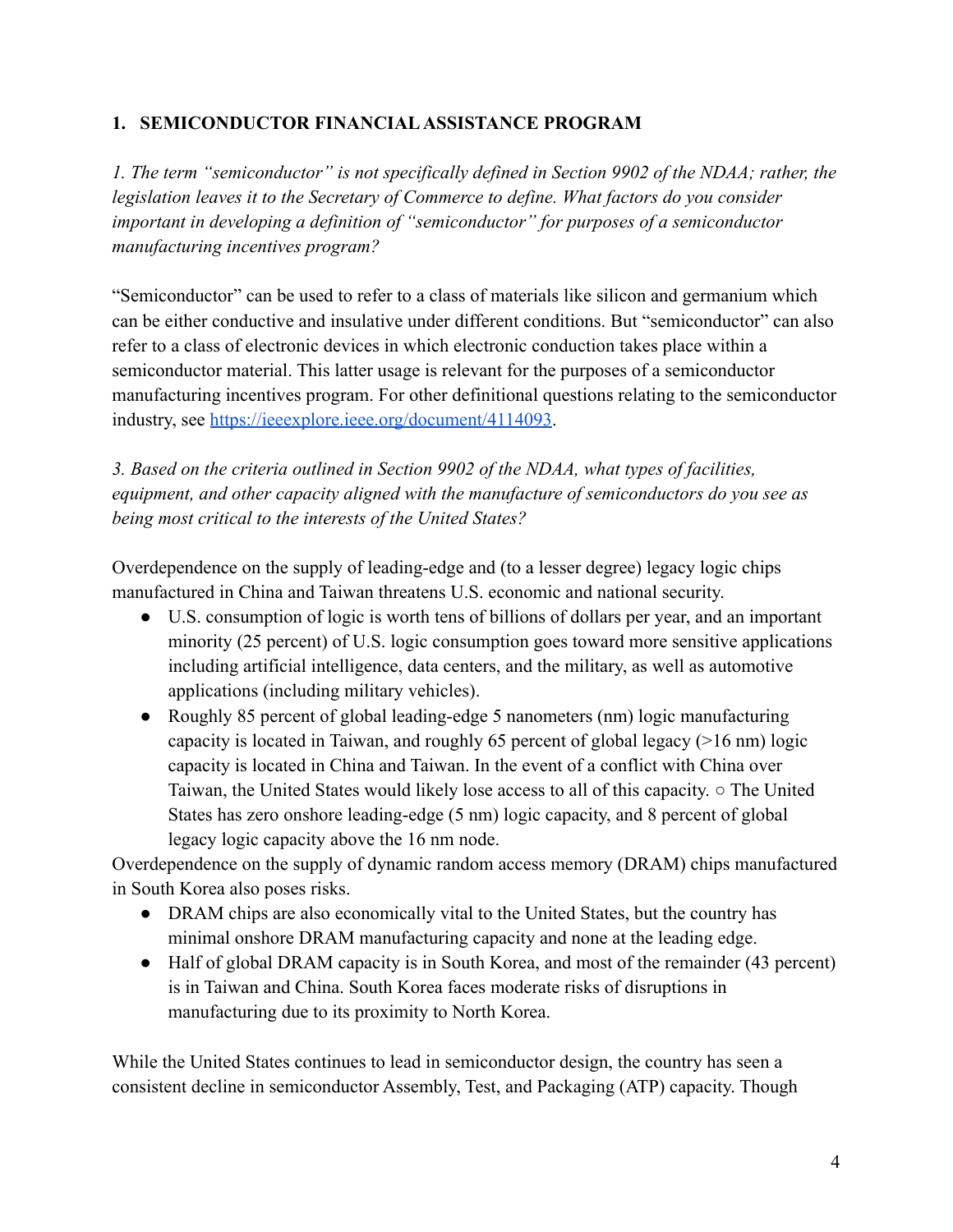there are several dozen U.S.-headquartered packaging vendors capable of providing boutique low-volume services, North America's share of global packaging capacity is only 3%. In general, U.S. firms (with the exception of Intel) lack high volume packaging capacity and the associated ecosystem (substrates, wafer bumping, equipment) is also lacking. Addressing this deficit should be prioritized. The costs of re-shoring advanced packaging necessitate a well-defined strategy. This strategy should make efficient use of funds to target specific technologies in the advanced packaging ecosystem, while accepting that the economics of re-shoring the broader ATP ecosystem prevent a return of meaningful capacity to the United States. This strategy should consist of three pillars:

- Increase advanced packaging facility capacity in the United States
- Increase supply of advanced packaging equipment and supplies in the United States
- Target research and development that supports innovation in advanced packaging

*5. Subject to the criteria and eligibility requirements outlined in Section 9902 of the NDAA, what other factors should the Secretary consider as important when reviewing applications for Federal financial assistance?*

In addition to the criteria and eligibility requirements outlined in Section 9902 of the 2021 NDAA, several important questions need to be addressed with respect to how applications for CHIPS Act incentives are considered. We recommend that policymakers provide answers to this non-exhaustive list of questions when crafting CHIPS Act incentive designs. These answers will provide clarity to firms interested in applying for funds and can help the U.S. government direct CHIPS Act funds to the highest-priority projects:

### **Covered Entities:**

Pre-Existing Projects: Will fab expansion projects that are already underway be eligible for these incentives (e.g., Micron in Manassas, VA, Texas Instruments in Richardson, TX)?

CSET recommends that pre-existing projects be eligible for CHIPS Act funds provided they are not more than 25% complete.

GoCo Facilities: Are Government-Owned/Contractor-Operated (GOCO) facilities like Sandia National Lab's GaN fab and Brookhaven National Lab's rad-hard test facility eligible for incentives? If so, under what circumstances? Should there be an explicit FFRDC exclusion?

CSET recommends that GOCO facilities not be eligible for CHIPS Act funds except via funds designated for use under Section 9903 of the 2021 NDAA.

### **Eligibility Criteria:**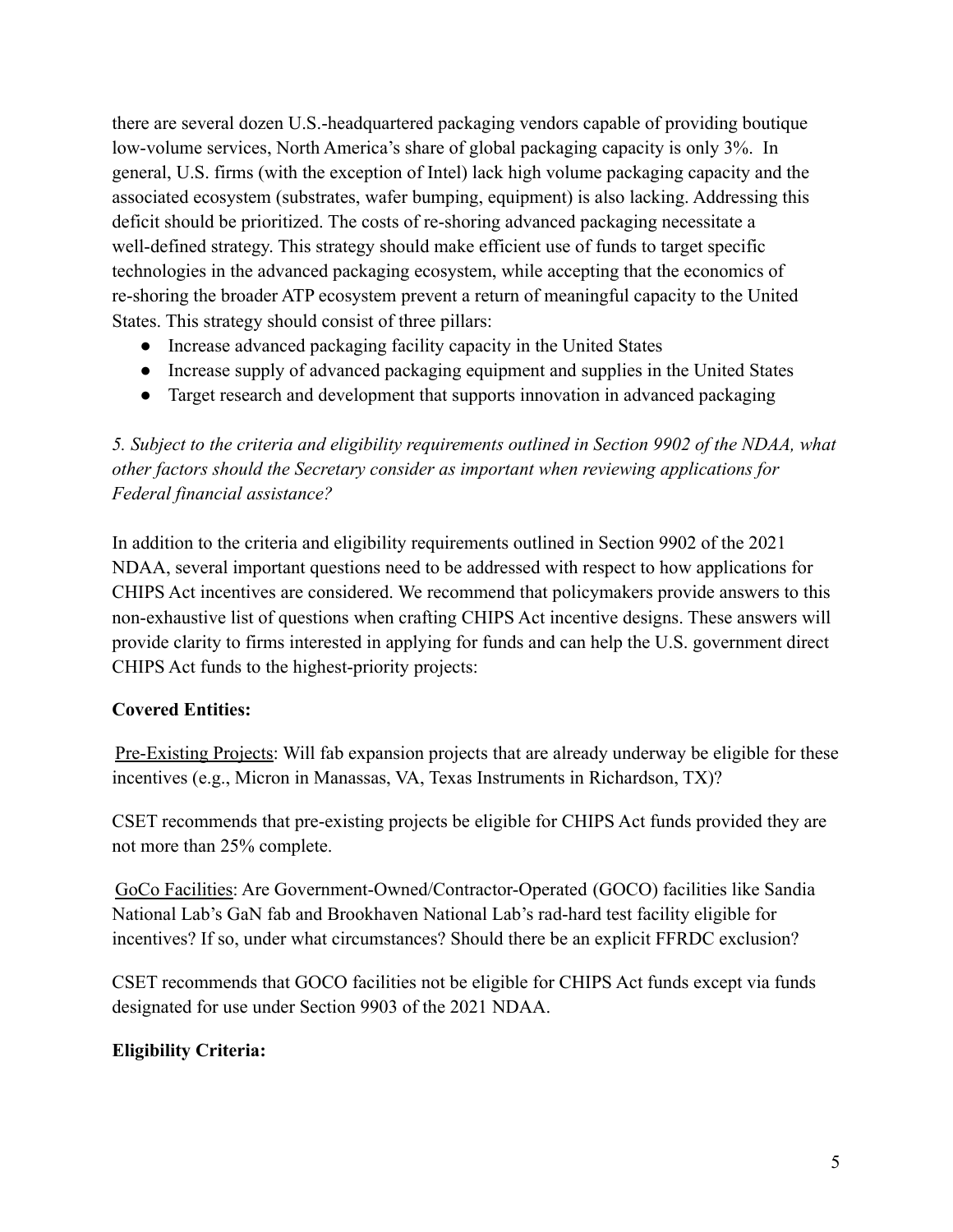U.S. HQ Preference: Should the incentives be firm headquarters-agnostic? (e.g., applications from Intel and TSMC would be reviewed on their merits without preference for the U.S.-headquartered company?)

CSET recommends that incentives distributed under Section 9902 of the 2021 NDAA be firm headquarters-agnostic. Indeed, CSET recommends that funds be specifically directed to incentivize the Taiwanese chipmaker TSMC to construct at least two leading-edge logic fabs in the U.S. and for the South Korean chipmaker Samsung to construct at least one leading-edge logic fab in the United States.

Multiple Applications: Can a company participate in more than one consortium application?

CSET recommends that companies be allowed to participate in more than one consortium that applies for CHIPS Act Funds.

Site Pre-Approval: Should site pre-approval (or lack thereof) affect a firm's eligibility for funds? How would applicants that have not secured state-level and federal-level approvals (e.g., NEPA) be treated?

CSET recommends that funds distributed under Section 9902 be preferentially directed towards projects which have secured some, but not necessarily all, state and federal permitting approvals to begin greenfield construction. Projects that apply for funds that have not secured any state or federal approvals should not be considered.

# **Bidding Categories:**

Greenfield vs. Expansions: If there is a preference for boutique suppliers who plan to expand existing facilities vs. incentives for leading-edge suppliers who plan to build entirely new facilities that too may dictate consortium formation.

CSET recommends that Section 9902 incentives be directed towards large high volume greenfield fab construction projects and Section 9903 incentives be directed towards boutique DOD suppliers interested in expanding existing capacity.

Preference for Consortia Proposals that Address Multiple Supply Chain Vulnerabilities: If public and private entities are encouraged to partner on projects that "trickle down" (push funds to support Assembly, Test, and Packaging, or ATP) or "trickle up" (push funds to materials suppliers keen to co-locate with new fabs), this would also affect firm decision making. A higher score could be given to consortia who propose to distribute incentive funds to their upstream or downstream suppliers.

CSET recommends that preference be given to proposals that include construction of a leading-edge foundry AND a co-located advanced packaging facility. For example, if TSMC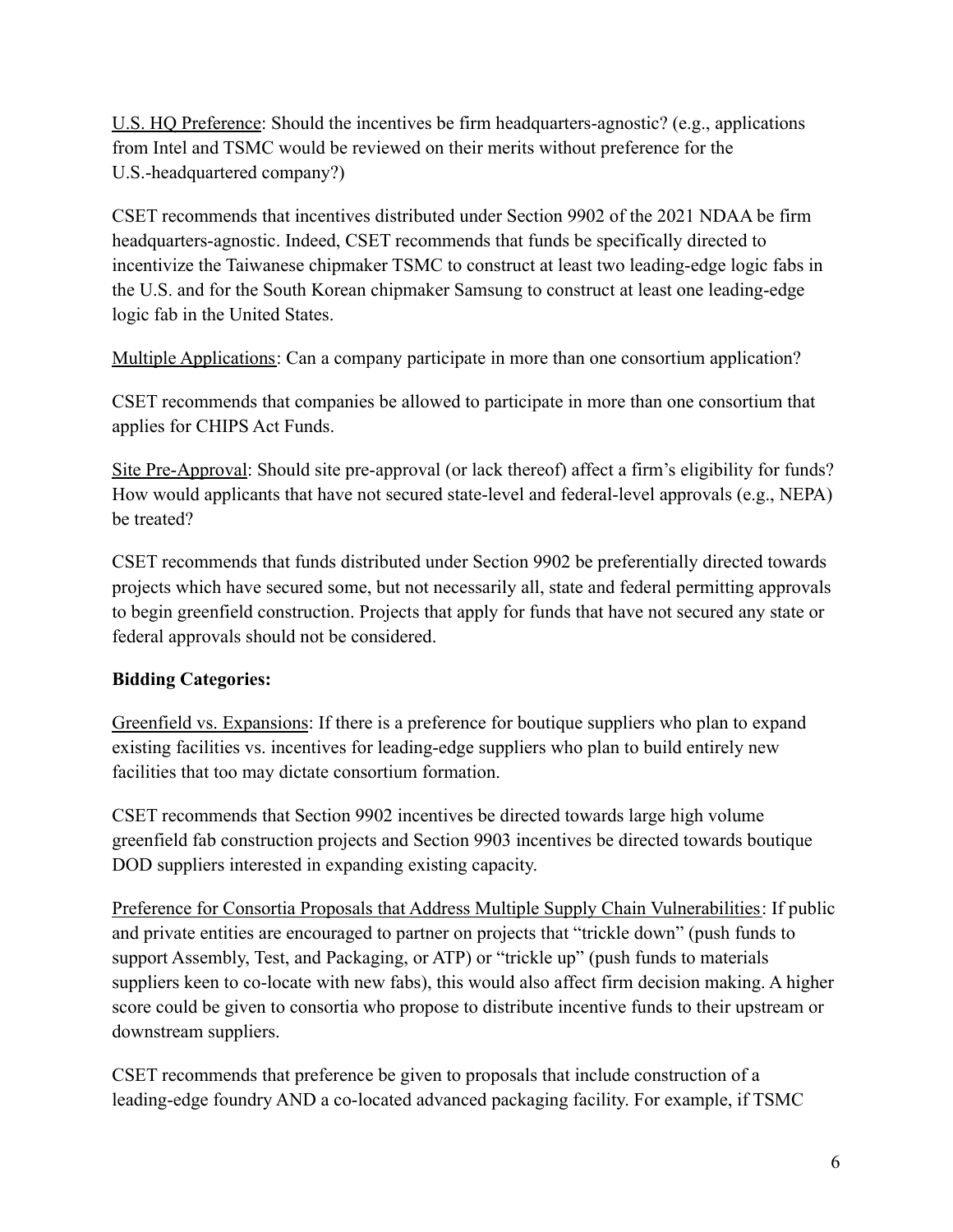were to build a back end fab adjacent to its front end fab in Arizona, that project should be preferentially considered eligible for Section 9902 funds above others.

## **DRAM incentives:**

Incentives focused on DRAM chipmaking capacity should go to whichever firm can demonstrate the clearest long-term commitment to building capacity in the United States. DRAM fabs exhibit great economies of scale, such that establishing a single standalone DRAM is not economical: thus, DRAM firms should be expected to build not one but 3-4 fabs in the United States.

*6. Section 9902 defines a covered entity to include, among other things public-private consortia, which could include partnerships between semiconductor firms and customers, suppliers, investors, state and local governments, federally funded research and development centers (FFRDCs), and other entities. How can Section 9902 incentives be designed and deployed to encourage additional and new private capital investment in the semiconductor ecosystem? What can be learned from other technology infrastructure development programs that use such partnerships (e.g., data center facilities or communications infrastructure) that may be applicable to semiconductor facilities?*

*7. How can federal financial assistance, consortia, or public-private partnerships be structured to maximize the initial scale of projects and to ensure ongoing reinvestment in project expansions, tool upgrades, and productivity improvements for the projects to remain economically viable and competitive over time? What opportunities exist for manufacturers to partner with private capital providers or use project financing to maximize the impact of the Federal financial assistance awards to achieve these objectives?*

The Potomac Institute for Policy Studies, in a 2017 study on the effectiveness of microelectronics consortia such as SEMATECH, had a series of recommendations and findings that are responsive to questions 6 and 7. Several of these findings and recommendations are shared below.

Findings:

- Finding 1: Operational budgets need to be large enough, and stable over time, to match the size and scope of that organization's goals.
- Finding 2: A major cause of failure or delay in technology transition is due to a lack of willingness to fund later TRL stage development of promising technologies for DOD applications.
- Finding 3: A desirable near-term research direction for industry that would directly benefit the DOD is the development of low-volume manufacturing models.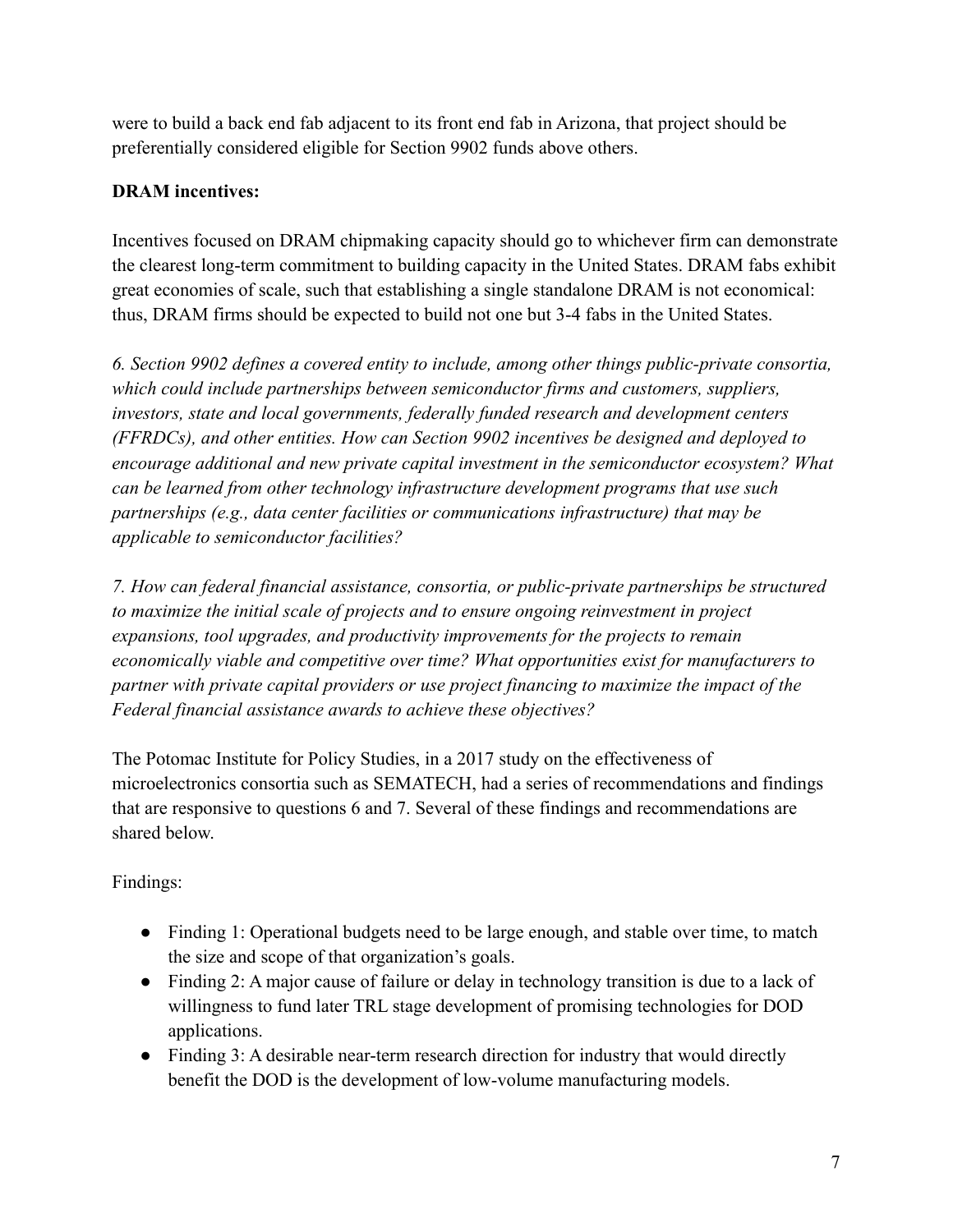• Finding 4: Other Transaction Agreements (OTAs) are specifically designed to be funding mechanisms for USG R&D and prototype programs.

The Potomac Institute for Policy Studies also provided several recommendations based upon these findings:

- Recommendation 1: Ensure that the funding level of any major public-private R&D initiative is at a magnitude that mirrors previous successful initiatives: \$200-\$300 million per year, 10-year timeline, total budget of \$2-\$3 billion.
- Recommendation 2: Include costs for technology transition and insertion in all major public-private R&D program budgets.
- Recommendation 3: Have government R&D efforts focus on low volume, customizable manufacturing solutions to technical challenges.
- Recommendation 4: Use OTA acquisition mechanisms in all R&D programs.

*9. How can the program ensure that semiconductor startups and small- and mid-sized companies have access to commercial fabrication, assembly, testing and packaging facilities and associated technical expertise, including intellectual property products such as "Process Design Kits"?*

In-Q-Tel released a report in 2021 that is responsive to this question. While the report is worth reading in full, among other things, it recommended:

- A national facility to field innovative semiconductor tools and fabricate next-generation microelectronics products in areas critical to national security. Variations on this idea have been called a microelectronics commons, a national semiconductor center, a Lab-to-Fab facility, and a hardware "sandbox." Such a facility could provide researchers and firms hands-on access to production lines that mirror commercial lines and can be adapted to explore new tooling capabilities, materials, components, and processes. The facility could also allow innovators to test and develop security assurance technologies on various devices and process flows.
- A fabrication sandbox could provide startups access to commercial equipment and tools, early design validation, and valuable testing data to share with potential investors while the government gains early access to innovative technology that could be tested against government requirements and inform future mission planning and acquisition needs.
- A dedicated Advanced Packaging facility that could test how U.S. chip designs work with Advanced Packaging processes and accelerate the transfer of technology from the lab, helping propel U.S. companies toward leadership in this emerging field. Compared to a leading-edge CMOS foundry, an advanced packaging facility will greatly impact how microelectronics will be designed in the future while costing orders of magnitude less.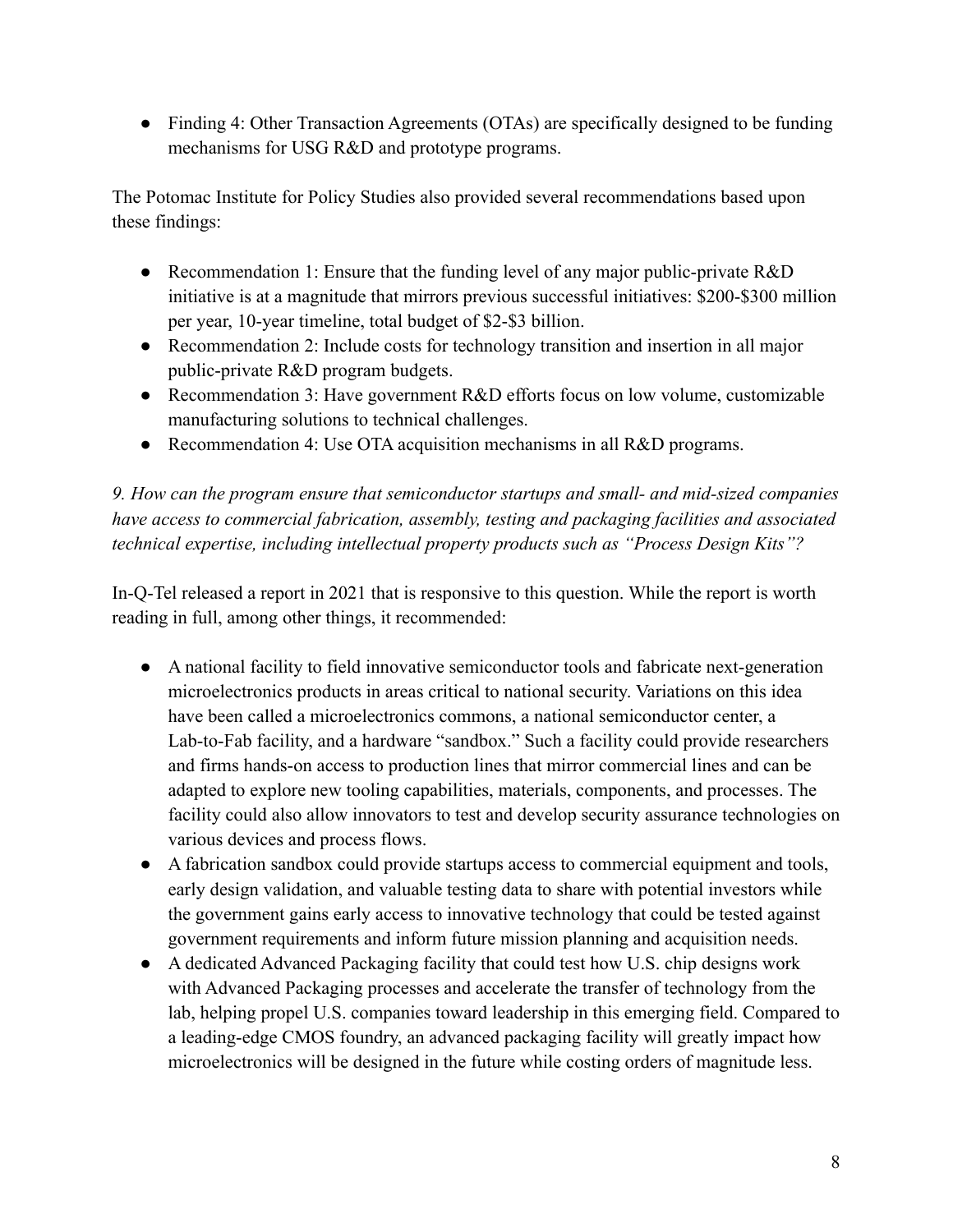*10. Under the law, the Secretary may consider whether a covered entity includes a small business concern as defined under Section 3 of the Small Business Act (15 U.S.C. 632). Would it be beneficial for the Department to encourage large entities to partner with medium and small business suppliers?*

The semiconductor industry is extremely capital intensive, and the number of small and medium sized businesses engaged in this industry is relatively small as a result. Partnerships between large established semiconductor firms and small emerging companies generally result in acquisition of the latter by the former. In addition, small and medium sized businesses in this industry are generally extremely specialized (e.g., they own a particular type of IP designed for AI chip optimization that a large firm may seek to license OR they are developing a specialized photoresist chemical required for semiconductor lithography). As a result, there are sufficient market-based incentives for large firms to partner with small firms when it fits within their business strategy. Encouraging partnerships between large and small firms is already happening in this industry, and both large and small firms are properly incentivized to continue these partnerships.

*12. Section 9902 requires a covered entity to have secured commitments from regional educational and training entities and institutions of higher learning to provide workforce training to be eligible for funding. Looking at the semiconductor sector broadly, what are the greatest workforce development needs, and how can Federal financial assistance meet those needs? What specific types of workforce training programs would be the most beneficial to companies in these sectors? What existing workforce training programs have proven effective and should be expanded, including international exchanges or best practices? How could a program best ensure that workforce training and development meet critical national needs?*

There are no "one size fits all" workforce development programs. DARPA's JUMP program is responsive, but certainly not sufficient, to address the needs of the entire semiconductor industry. Programs that encourage pathways to employment for graduates of community and junior colleges, as well as those for degree holders in STEM fields, are essential.

Semiconductor workforce needs are divided by skill level, by firm, and by industry segment. For example, the semiconductor workforce needs of an equipment manufacturer like Applied Materials will be substantially different from the needs of an FPGA design firm like Xilinx. To make this point more explicit: semiconductor equipment manufacturers like Applied Materials, Lam Research, and KLA are in the business of physical assembly just as much as they are in the business of materials research, chemistry, and manufacturing. As a result, their workforce needs include a full spectrum from associates degree holders all the way to PhD materials scientists and engineers. In contrast, a firm like Xilinx is engaged in the business of FPGA design primarily, and its workforce needs are substantially differentiated. Xilinx requires bachelors, masters, and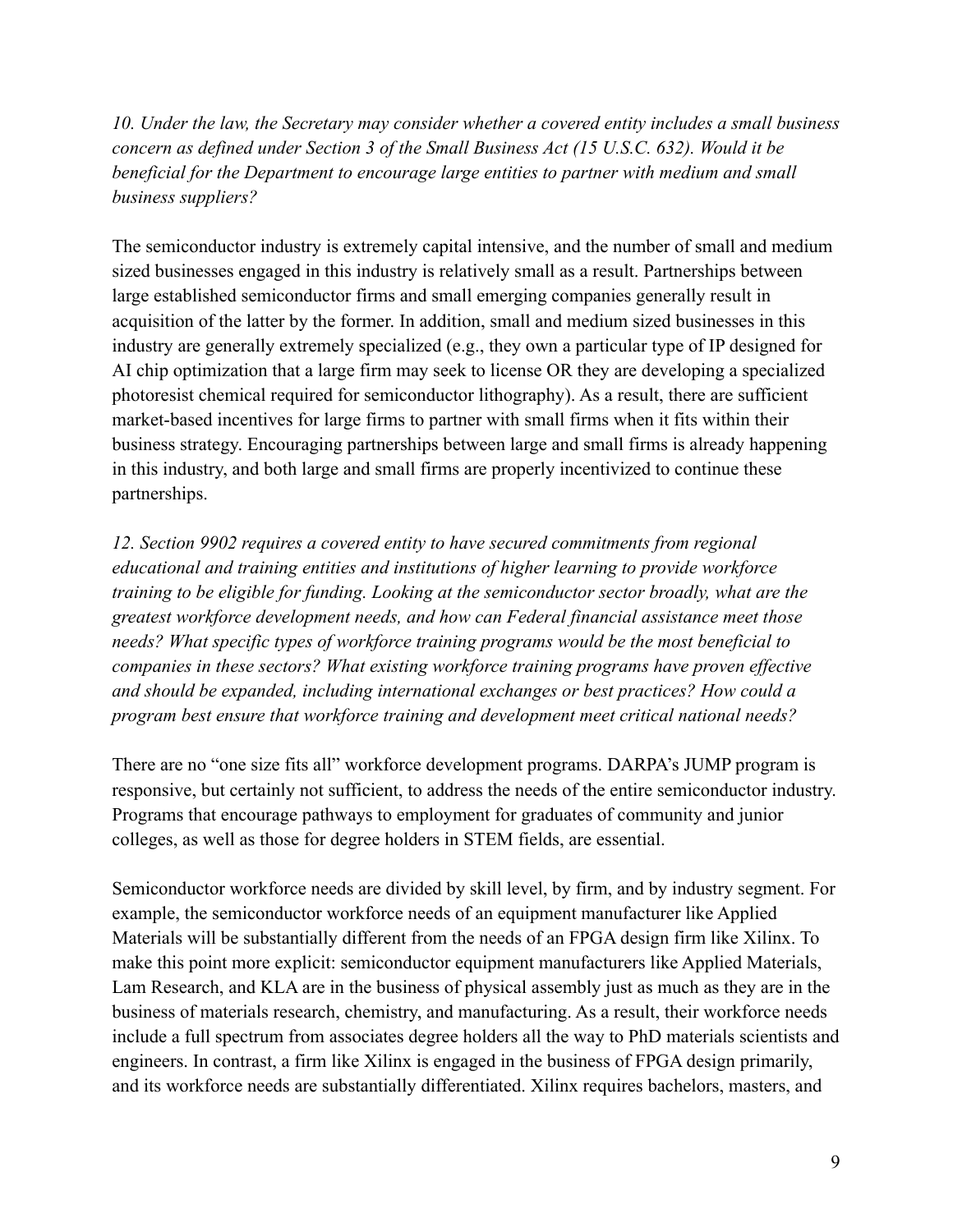doctoral degree holders in electrical engineering, physics, materials science, and chemistry, among others.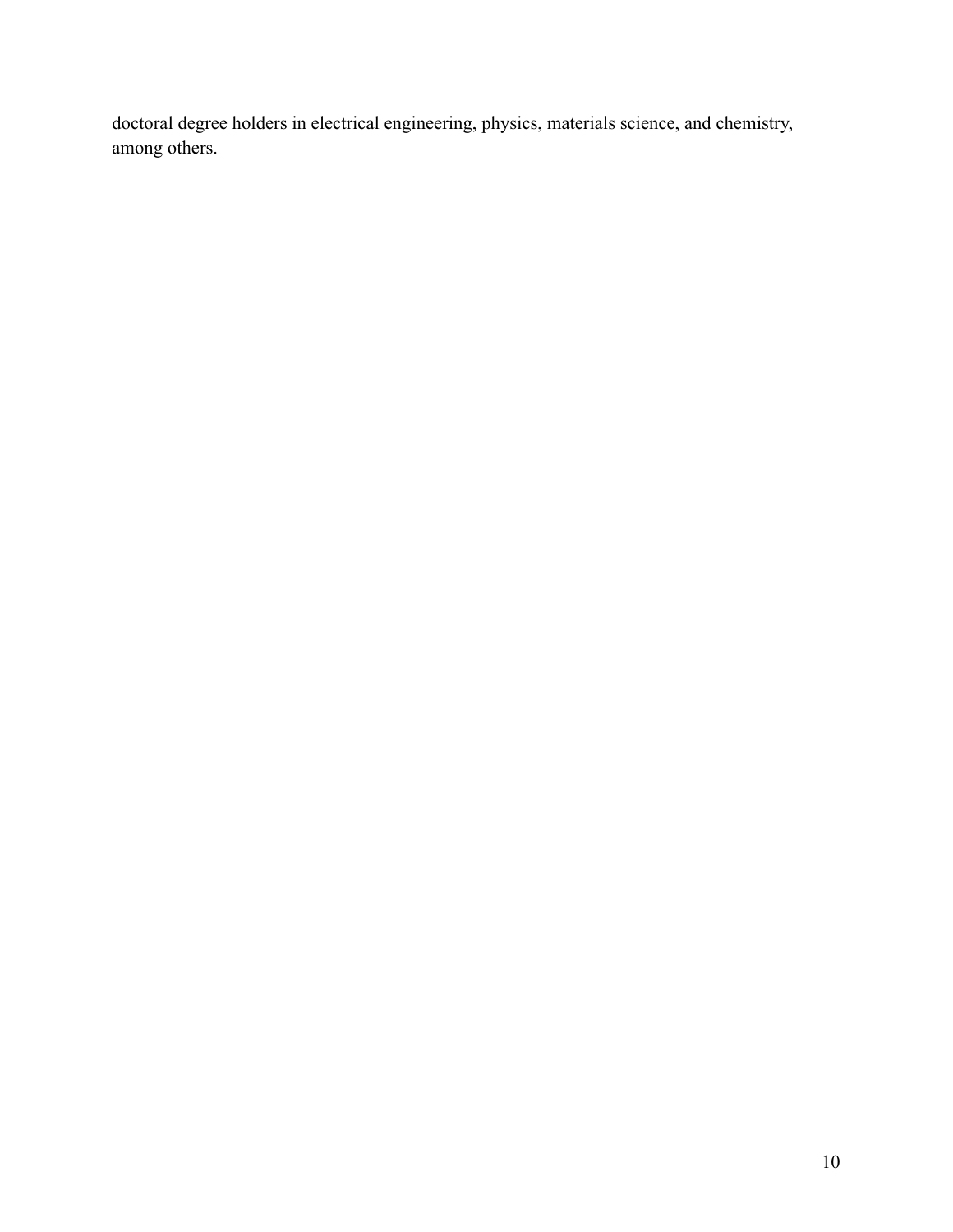### **2. ADVANCED PACKAGING MANUFACTURING PROGRAM**

CSET responses in this section draw in large part on a forthcoming paper related to advanced packaging. For any specific questions about the origins of the information presented in this section please contact the CSET POC listed in this RFI.

*1. Please describe the application areas that are essential to long-term national leadership in semiconductor packaging, and, where possible, identify groupings where work must be closely coordinated in a program distributed in multiple hubs.*

Innovation in advanced packaging — including materials, equipment, and services — is essential to future U.S. semiconductor leadership. Innovations that increase semiconductor performance while reducing power consumption, cost, and form factor should be prioritized. In addition, innovations that are easily commercialized, flexible, and scalable, should be prioritized. Based on these factors, the United States should fund advanced packaging innovations related to chiplets and heterogeneous integration, equipment automation, and wafer-level packaging.

### **Chiplets and Heterogeneous Integration**

As the costs of producing leading-edge chips has increased, the number of firms capable of producing such chips has decreased, and Moore's Law has slowed, chiplets have risen in popularity. According to one firm, the semiconductor industry is in the process of "adopting a chiplet based approach to reduce the overall cost, improve the individual yields and deliver required performance." Industry analysts expect that chiplets will be a key enabler of advances in semiconductors "for the next 10-20 years."

A chiplet "is an integrated circuit block that has been specifically designed to communicate with other chiplets, to form larger more complex ICs. Thus, in large and complex chip designs the design is subdivided into functional circuit blocks, often reusable IP blocks, called 'chiplets,' that are manufactured and recombined on high density interconnect."<sup>3</sup> In essence, chiplets are a way to make an electronic system behave like it is one integrated circuit when in fact it is composed of several different smaller integrated circuits. This is accomplished via heterogeneous integration, "the integration of separately manufactured components into a higher-level assembly (System in Package – SiP) that, in the aggregate, provides enhanced functionality and improved operating characteristics."<sup>4</sup>

Chiplets offer three main advantages: (1) Chiplets are small, allowing for greater operable dies per wafer, increasing the number of operable chips per wafer ("yield") and thus economies of

<sup>3</sup> https://eps.ieee.org/technology/definitions.html

<sup>4</sup> https://eps.ieee.org/technology/heterogeneous-integration-roadmap.html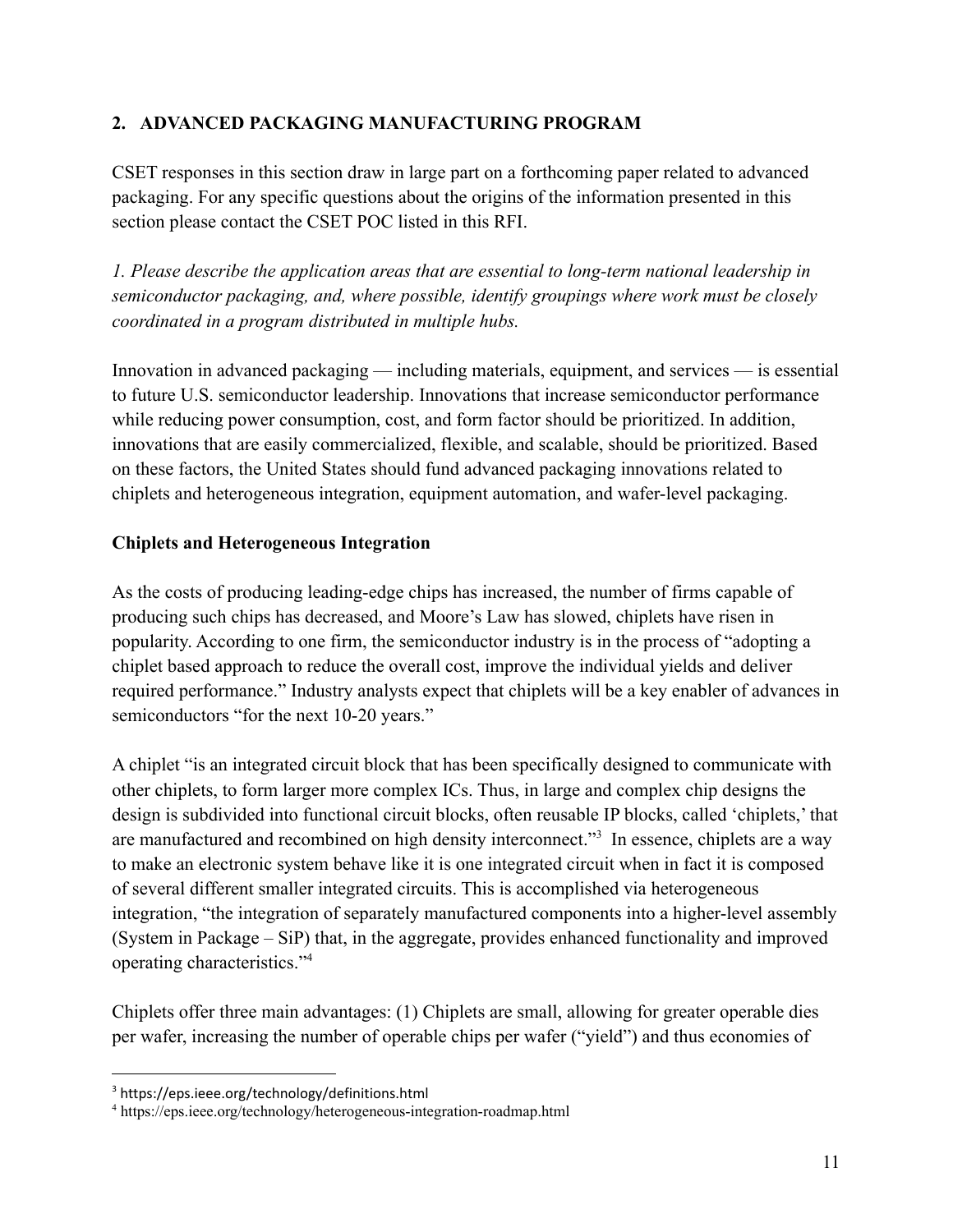scale; (2) chiplets allow for heterogeneous integration of advanced and mature-node chips on the same system, collectively increasing system performance; and (3) customers can mix and match or customize various chiplets to optimize system performance for their specific applications.

Advanced packaging systems, materials, and equipment are all essential for enabling the die-to-die interconnects on which chiplets rely. While chiplets are not a package type, chiplets make use of advanced packaging to integrate different types of chips to form larger and more complex chips which have increased performance and functionality. Increasing adoption and consumption of chiplets will be contingent on advanced packaging innovations. AMD reports that its chiplet-based prototypes are 15% faster than its conventionally-packaged equivalent offerings.

## **Fan-Out Wafer-Level Packaging**

Fan-out wafer-level packaging (FOWLP) refers to the process of packaging a finished semiconductor die while still in wafer form, either singly or combined with additional dies or other components such as discrete passive devices, or functional components like microelectromechanical systems (MEMS) or radio-frequency (RF) filters. This allows the production of wafer- and panel-level packaging using heterogeneous integration. The main advantages of FOWLP are the "substrate-less package, lower thermal resistance, higher performance due to shorter interconnects together with direct IC connection by thin film metallization instead of wire bonds or flip chip bumps and lower parasitic effects."

Interestingly, unlike other parts of the semiconductor supply chain, the supply chain for FOWLP is expanding. Analysts assess that there were ~5 firms engaged in FOWLP and this number has now grown to 11 in 2021. This technology is being adopted and popularized by TSMC in particular and is seeing increased adoption among its clients' systems as a result. As of 2020, TSMC maintained 66.9% market share for fan out advanced packaging and incentives should be directed to encourage TSMC to co-locate an advanced packaging facility with its Arizona fab to increase U.S. domestic capacity of wafer-level packaging capacity.

One example of FOWLP's benefits which is particularly relevant to AI comes from the U.S. chip startup, Cerebras. Cerebras designs so-called Wafer Scale Engines (WSEs), an application specific integrated circuit that encompasses an entire wafer and is optimized for machine learning tasks. However, even the fastest chips are constrained by the input/output capacity of their packaging. As a result, reports indicate that Cerebras is partnering with TSMC (its fabrication partner) to develop a wafer-scale package using TSMC's Fan Out process to preserve the size advantage/compute advantage that wafer-level processing creates and increase compute-related advances in artificial intelligence research and development. One U.S. Department of Energy laboratory reports that Cerebras' technology is providing modeling results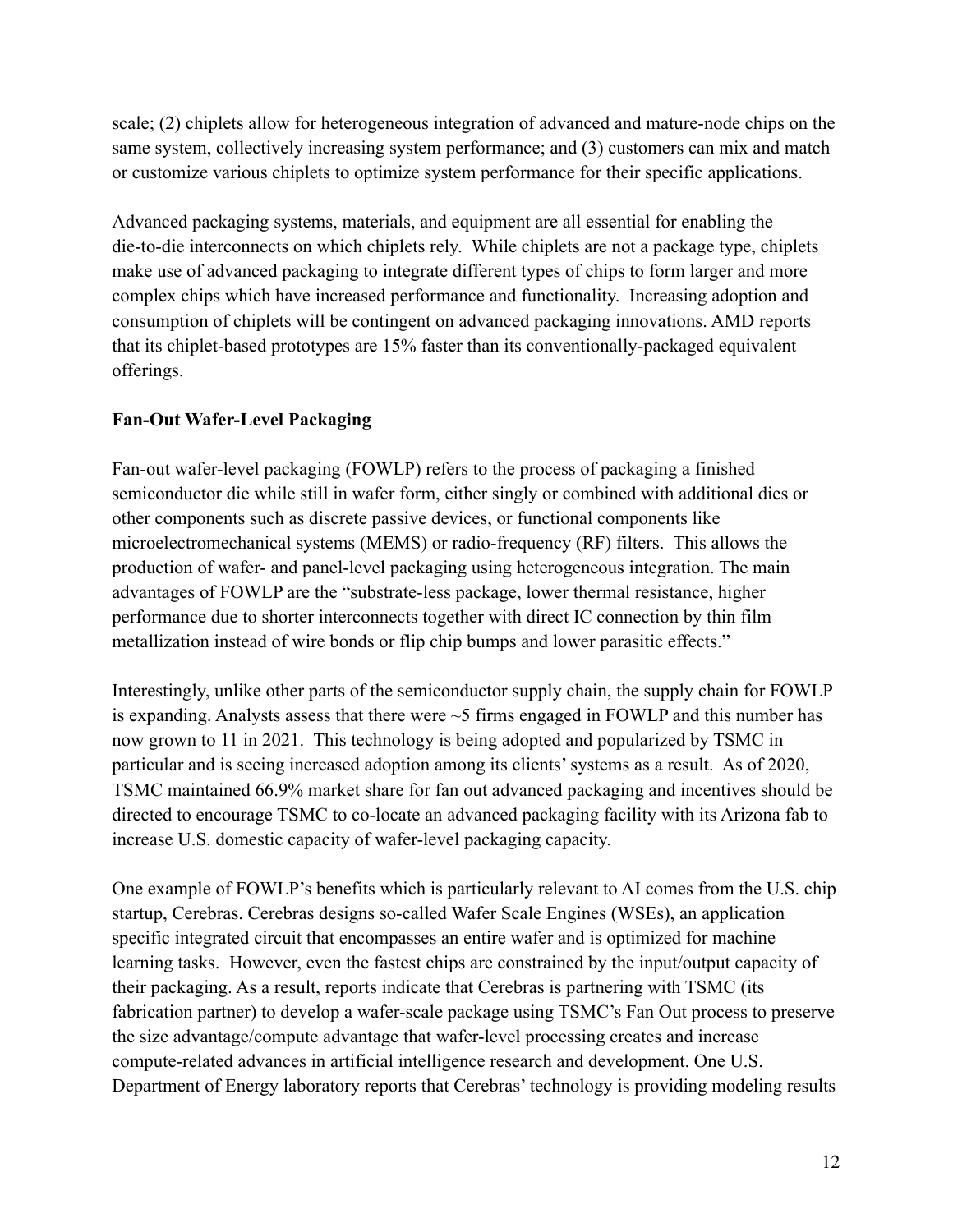300x faster than its previous system. Further advances in how these WSEs are packaged would increase speeds and doing so in the U.S. would benefit innovative U.S. firms and U.S. government customers.

#### **Advanced Packaging Equipment Innovation**

As packaging techniques like FOWLP increase in popularity, the equipment and tools that support these packaging techniques must necessarily innovate to meet this demand. Importantly, these innovations in equipment also mean that packaging will become increasingly automated, which potentially changes the importance labor rates play in modeling future advanced packaging facility costs. In particular, wafer-level packaging places unique demands on equipment because it necessitates verification that the fabricated wafer contains the maximum number of operable chips. This quality control step was traditionally considered a "front end" semiconductor fabrication activity, but it is increasingly performed in support of "back end" advanced packaging requirements. These requirements have opened new business lines for large (primarily U.S.-based) suppliers of semiconductor manufacturing equipment who are now increasingly offering products to serve the advanced packaging market. One example of this is California-based KLA, a supplier of quality and process control equipment that leads the worldwide market for front-end metrology equipment used in semiconductor fabrication. KLA has recently started providing high-sensitivity defect detection tools for advanced wafer-level packaging.

Back-end advanced packaging increasingly resembles front-end semiconductor fabrication in terms of its need for automation. The more advanced packaging can be automated, the more U.S. equipment firms will benefit and labor rates will decrease as a deciding factor when firms choose where to locate Assembly, Test, and Packaging (ATP) facilities. The United States is poised to benefit from these trends and should make investments in support of it.

*2. Please describe the R&D core-competencies that are essential to national leadership in semiconductor packaging, and, where possible, identify groupings where work must be closely coordinated in a program distributed in multiple hubs.*

Semiconductor packaging and semiconductor assembly are increasingly indistinguishable. As a result, success in semiconductor packaging requires close coordination between raw materials suppliers, component suppliers, and equipment suppliers, all of whom provide intermediate inputs that are used by firms (OSATs, IDMs, or foundries) that operate large, sterile, and increasingly-automated factories to process finished chips in preparation for their incorporation in to finished electronic products.

All of these suppliers represent core competencies essential to packaging leadership: materials, equipment, and packaging services. Assembly and packaging materials primarily consist of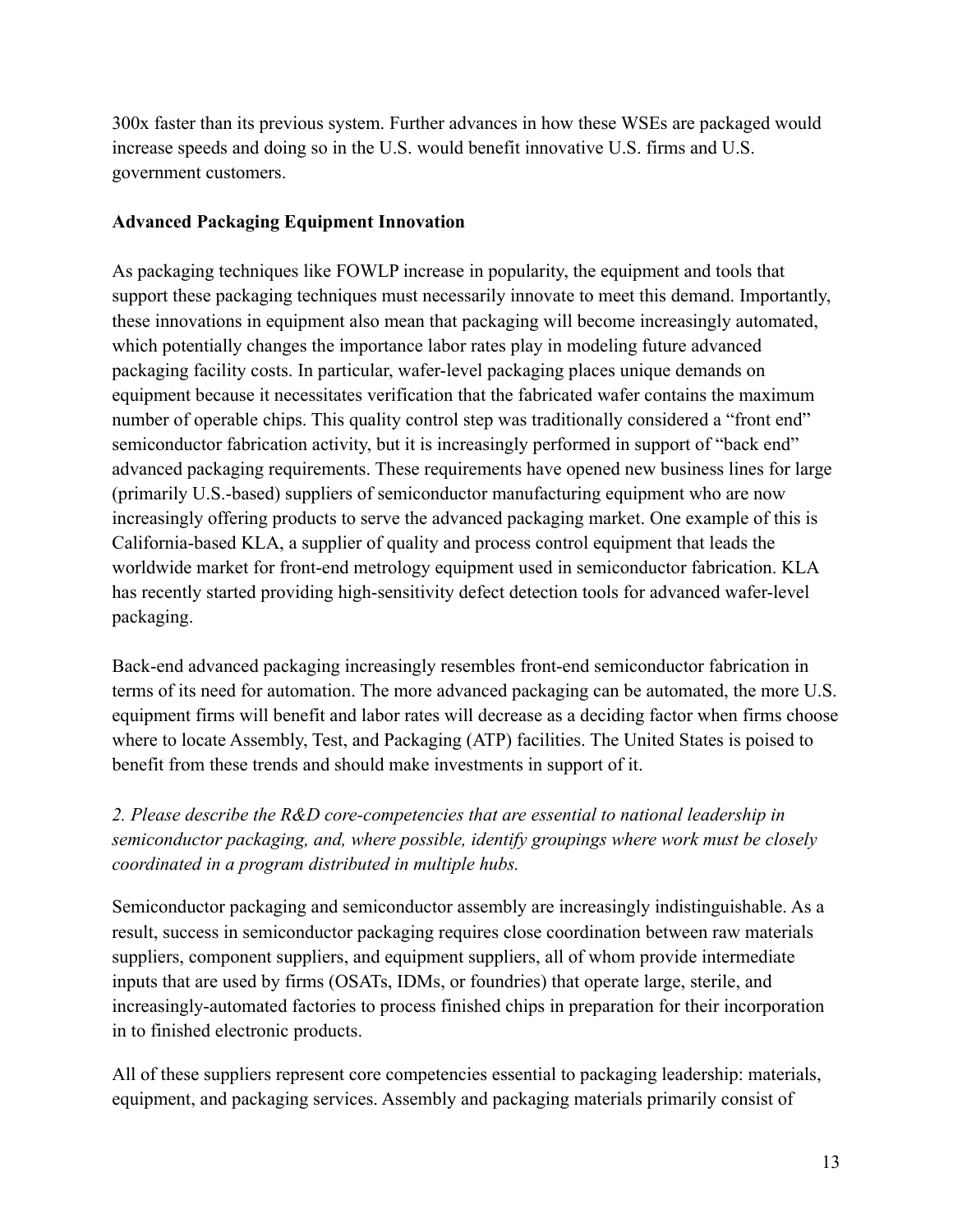substrates, ceramic packages, lead frames, and bonding wire. These materials are used to connect a fabricated chip to an encasing package, though the process and materials depend on the intended end use. Assembly and packaging equipment and tools are used to take completed wafers and transform them into packaged individual chips. Traditionally, this process is accomplished using equipment that inspects finished wafers, "dices" them into individual integrated circuits, bonds those individual integrated circuits to substrates, and packages those bonded ICs. Some advanced packaging techniques skip the process of dicing wafers and instead inspect them and bond them to a substrate before dicing in a process known as wafer-level packaging. Tools used in this process include assembly inspection tools, dicing tools, bonding tools, and integrated assembly tools. Packaging tools, a subset of assembly tools, consist of equipment used to encase and label dies in their protective cases; protect the dies from the environment; and handle the final packaging of assembled dies. Finally, OSATs, IDMs and foundries use the aforementioned materials and equipment to assemble and package finished wafers.

*3. A proposed National Advanced Packaging Manufacturing Program could be oriented to address multiple needs, including but not limited to prototyping, the provision of pilot lines, workforce development, and supply chain development. Please describe the most critical needs on which the program should focus.*

IC substrates are of particular importance to advanced packaging and U.S. firm presence and U.S. production in this market is extremely limited. IC substrates are used in a wide variety of electronics destined for aerospace and military applications in particular. The sole U.S.-based supplier of IC substrates suitable for advanced packaging reports that 36% of its total net sales (which also included IC substrates and printed circuit boards, among other electronic components) comes from the aerospace and defense market.

Within the supply chain for advanced packaging, there is a particularly acute shortage of the IC substrate material and certain types of equipment. Of particular concern are Ajinomoto Build Up film substrates. These substrates are used in packaging processes for high end CPU, GPU and 5G networking chips by major chipmakers, including Intel, AMD, and Nvidia. Fires in October 2020 at February 2021 Taiwanese producers of substrates exacerbated this supply crunch, leading to waits of up to 40 weeks for certain substrates.

Substrate suppliers are investing up to \$5 billion in capacity expansion targeting FC-BGA substrate capacity, however new additional capacity will be available at the end 2022 at the earliest and it is all located outside the United States. An advanced substrate processing facility costs \$300 million (Intel has estimated the cost to be \$1 billion) and the equipment to operate such a facility currently has a two year lead time. In spite of the anticipated capacity expansions described in the above sections, one industry association estimates that this increased capacity will only be able to meet 78% of demand for these substrates in 2025.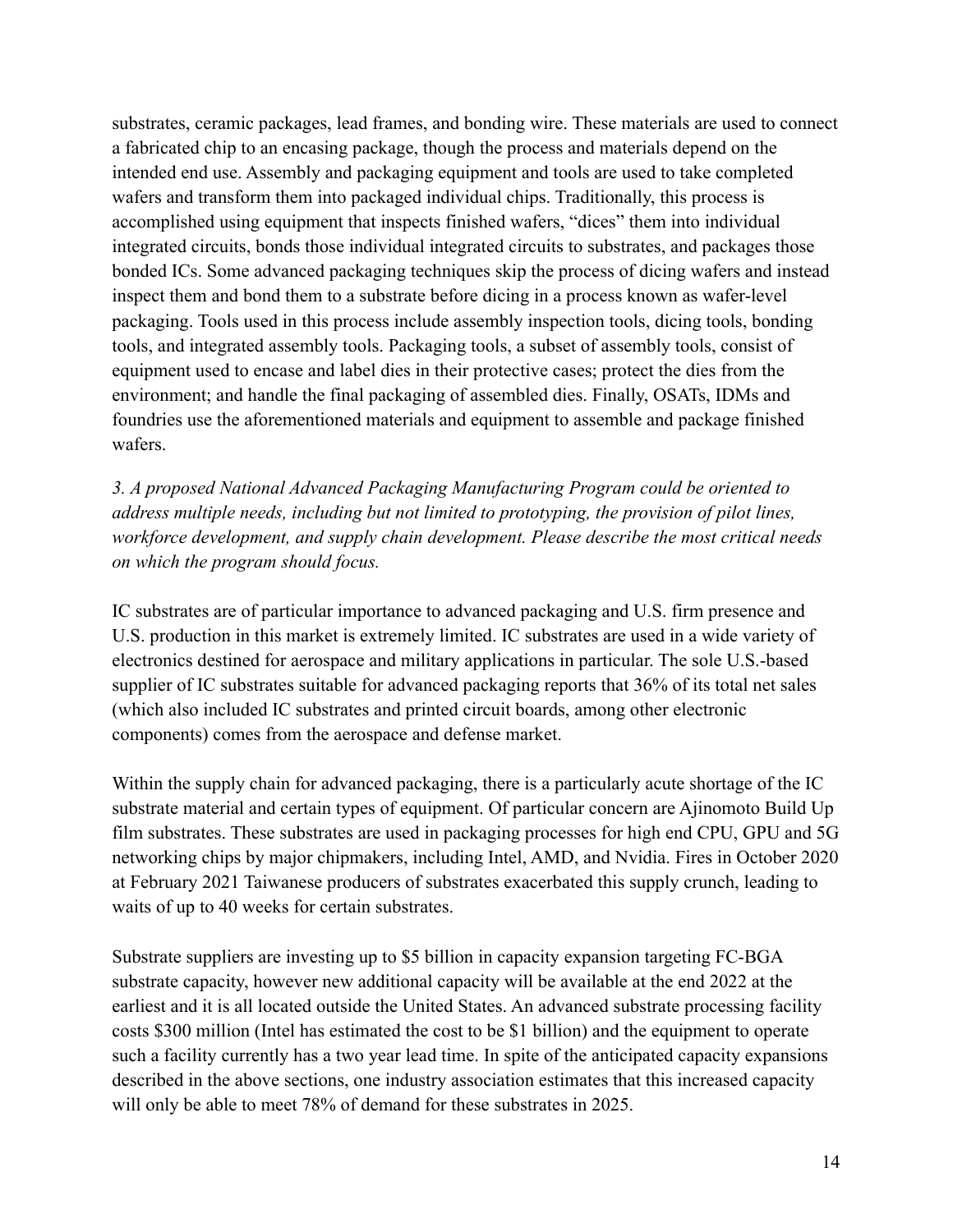One industry association found that the barriers to entry for the FC-BGA substrate market include a \$1B+ investment needed, market leaders having a 20-year head start, and the need for a 1,000 person workforce per facility. Conversely, a South Korean PCB manufacturer recently opened a new facility in Malaysia at a cost of \$121 million and reported that it will produce both PCBs and substrates. Given the increasing importance of substrates, some funds could be directed to encourage formation of one or more joint ventures (either between an OSAT and a substrate supplier, a foundry/IDM and substrate supplier, or a substrate and PCB supplier) to increase domestic production of IC substrates.

### *4. What attributes are the most important for a National Advanced Packaging Manufacturing Program to deliver?*

The general observations highlighted by the Potomac Institute report highlighted earlier in CSET's response are relevant to advanced packaging well: the National Advanced Packaging Manufacturing Program should focus on placing bets on select technologies and consistently funding those priorities over a sustained period of time. The Potomac Institute report suggested \$200-300M/year at a total budget of \$2-3B on a 10-year timeline.

## *7. How closely aligned should the capabilities enabled by a National Advanced Packaging Manufacturing Program be with those provided by the NSTC?*

These programs should be highly coordinated, as advanced packaging is an increasingly important driver of innovations in chip manufacturing more broadly.

*8. How should the National Advanced Packaging Manufacturing Program connect to the National Network for Semiconductor R&D, authorized by Sec. 9903 of the FY 2021 NDAA? What considerations should be given to ensure strong integration between the two efforts? Should there be overlap in the technology readiness levels served by each program?*

The Department of Defense buys a wide variety of semiconductor devices, including both legacy and advanced chips. All chips require access to high-quality packaging to support DOD systems. As a particular packaging technology ascends Technology Readiness Levels, there should be increasing coordination between the programs.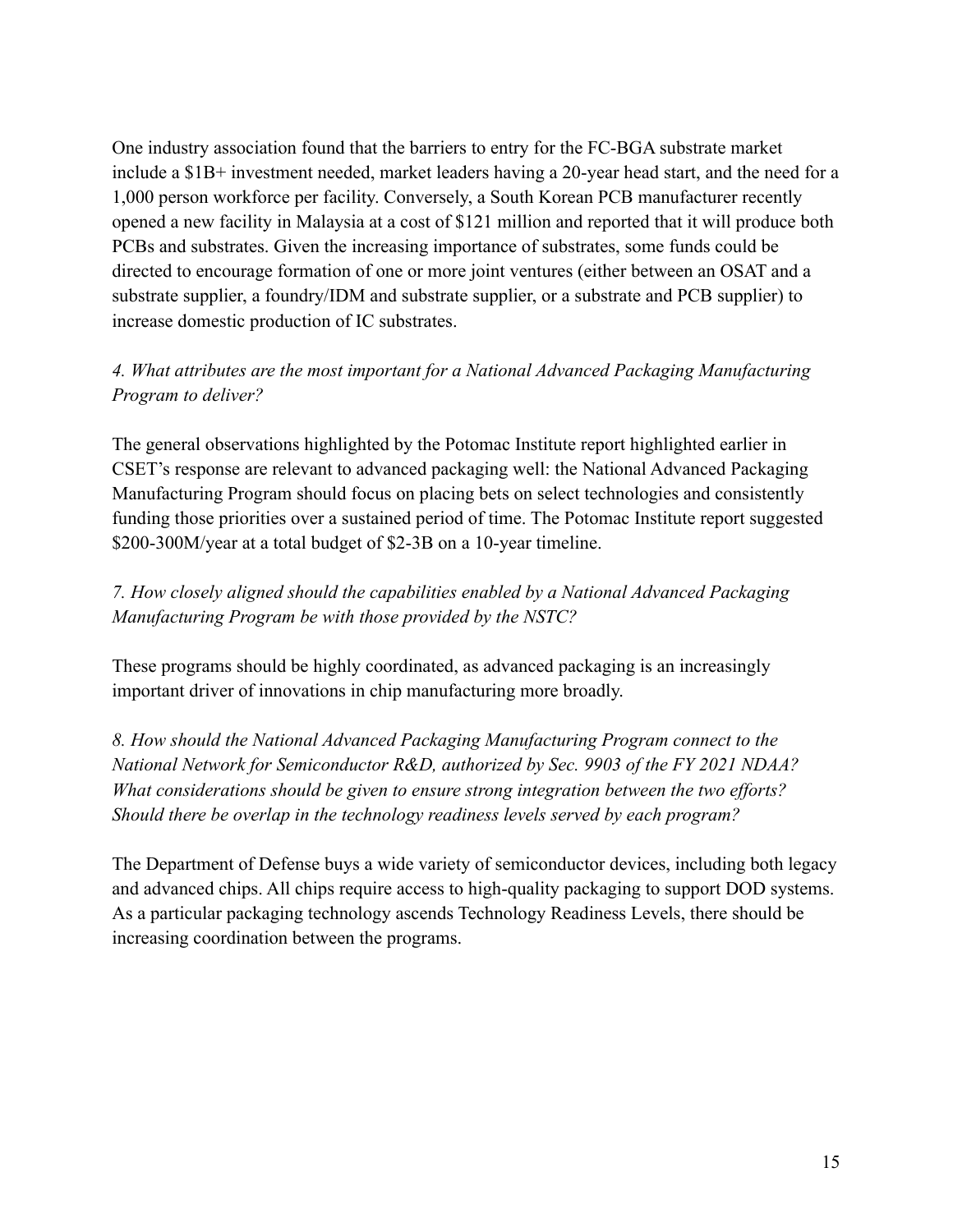### **3. SEMICONDUCTOR WORKFORCE**

*1. What are the greatest occupational or skills shortages facing employers in the semiconductor sector? What are the consequences of those shortages with respect to the domestic operation of employers in the sector? Considering all aspects of building, equipping, and running semiconductor manufacturing and R&D facilities, what actions have been taken to address these shortages, how effective have they been, and what gaps remain?*

CHIPS Act manufacturing incentives will likely generate tens of thousands of new jobs, thousands of which will likely need to be filled by immigrants. Experienced, high-skilled foreign talent will be especially needed for engineering roles, where we have estimated that employment could grow by 19 percent over the next decade. Lower-skilled roles will see roughly 11 percent employment growth over the same period.

Estimated job growth generated by eight new fabs

| <b>Occupation</b>                    | <b>Estimated</b><br>employment in<br>semiconductor<br>manufacturing<br>industry | <b>Estimated total</b><br>growth (BLS<br>projections $+27,000$<br>jobs at eight new<br>fabs) | <b>Estimated growth as</b><br>a percentage of<br>current employment |
|--------------------------------------|---------------------------------------------------------------------------------|----------------------------------------------------------------------------------------------|---------------------------------------------------------------------|
| Engineers and software<br>developers | 67,355                                                                          | 12,797                                                                                       | 19%                                                                 |
| Low-skilled technical<br>workers     | 41,289                                                                          | 4,428                                                                                        | $11\%$                                                              |
| Managers                             | 6,622                                                                           | 524                                                                                          | 8%                                                                  |
| Other                                | 69,734                                                                          | 6,607                                                                                        | 9%                                                                  |
| Total                                | 185,000                                                                         | 24,356                                                                                       | 13%                                                                 |

Source: CSET analysis of American Community Survey (ACS) Public Use Microdata Sample (PUMS), 2015-2019, and BLS data, 2019. Recreated from [https://cset.georgetown.edu/publication/reshoring-chipmaking-capacity-requires-high-skilled-for](https://cset.georgetown.edu/publication/reshoring-chipmaking-capacity-requires-high-skilled-foreign-talent/) [eign-talent/,](https://cset.georgetown.edu/publication/reshoring-chipmaking-capacity-requires-high-skilled-foreign-talent/) p.4

Fortunately, chipmakers are making long-term investments in workforce development in the regions where they are building new fabs. For example, to support the development of the new site, Intel has pledged \$100 million toward partnerships with educational institutions to build a pipeline of talent and bolster research programs in the region. The United States could complement these efforts with investments in K-12 STEM education, funded  $4+1$  (undergrad + master's) programs in semiconductor-related fields, and on-the-job training programs to help